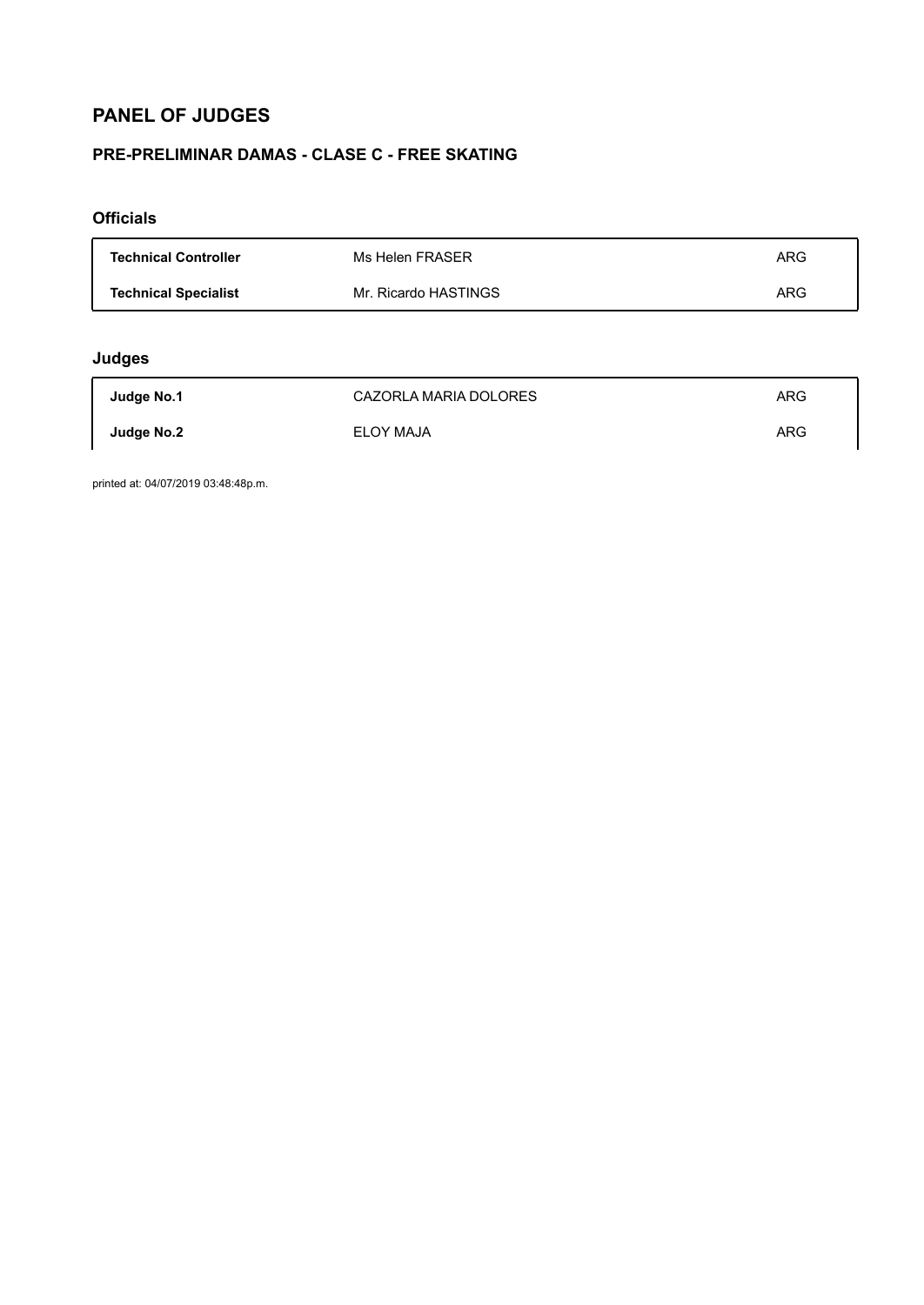## **NO TEST DAMAS CLASE B FREE SKATING JUDGES DETAILS PER SKATER**

| Rank                    | Name                                            |                                         |              | <b>Nation</b>              |    | <b>Starting</b><br>Number |                | <b>Total</b><br>Segment<br><b>Score</b> |    | <b>Total</b><br>Element<br><b>Score</b> |    |    | <b>Total</b><br>Program Component<br>Score (factored) | <b>Total</b><br><b>Deductions</b> |
|-------------------------|-------------------------------------------------|-----------------------------------------|--------------|----------------------------|----|---------------------------|----------------|-----------------------------------------|----|-----------------------------------------|----|----|-------------------------------------------------------|-----------------------------------|
|                         | 1 SOL RUPRECHT                                  |                                         |              | <b>ARG</b>                 |    |                           | 4              | 32.25                                   |    | 7.25                                    |    |    | 25.00                                                 | 0.00                              |
| #                       | Executed<br><b>Elements</b>                     | $\mathbf{e}$ Base<br>$\mathbf{E}$ Value | GOE          | J1                         | J2 | J3                        | J <sub>4</sub> | J <sub>5</sub>                          | J6 | J7                                      | J8 | J9 |                                                       | Scores of<br>Panel                |
| 1                       | CoSpB                                           | 1.50                                    | 0.00         | $\mathbf 0$                |    |                           |                |                                         |    |                                         |    |    |                                                       | 1.50                              |
| $\overline{2}$          | 1Lo                                             | 0.50                                    | 0.05         | $\overline{1}$             |    |                           |                |                                         |    |                                         |    |    |                                                       | 0.55                              |
| 3                       | 1S                                              | 0.40                                    | 0.00         | $\mathsf 0$                |    |                           |                |                                         |    |                                         |    |    |                                                       | 0.40                              |
| $\overline{4}$          | $1S+1Lo$                                        | 0.90                                    | 0.00         | $\mathsf 0$                |    |                           |                |                                         |    |                                         |    |    |                                                       | 0.90                              |
| 5                       | StSqB                                           | 1.50                                    | 0.00         | $\mathbf 0$                |    |                           |                |                                         |    |                                         |    |    |                                                       | 1.50                              |
| 6                       | 1F                                              | 0.50                                    | 0.00         | $\Omega$                   |    |                           |                |                                         |    |                                         |    |    |                                                       | 0.50                              |
| $\overline{7}$          | $1F+1T$                                         | 0.90                                    | 0.00         | $\mathbf 0$                |    |                           |                |                                         |    |                                         |    |    |                                                       | 0.90                              |
| 8                       | <b>USpB</b>                                     | 1.00                                    | 0.00         | $\mathbf 0$                |    |                           |                |                                         |    |                                         |    |    |                                                       | 1.00                              |
|                         |                                                 | 7.20                                    |              |                            |    |                           |                |                                         |    |                                         |    |    |                                                       | 7.25                              |
|                         | <b>Program Components</b>                       |                                         | Factor       |                            |    |                           |                |                                         |    |                                         |    |    |                                                       |                                   |
|                         | <b>Skating Skills</b>                           |                                         | 2.00         | 2,50                       |    |                           |                |                                         |    |                                         |    |    |                                                       | 2.50                              |
|                         | Transitions                                     |                                         | 2.00         | 2,50                       |    |                           |                |                                         |    |                                         |    |    |                                                       | 2.50                              |
|                         | Performance                                     |                                         | 2.00         | 2,50                       |    |                           |                |                                         |    |                                         |    |    |                                                       | 2.50                              |
|                         | Composition                                     |                                         | 2.00         | 2,50                       |    |                           |                |                                         |    |                                         |    |    |                                                       | 2.50                              |
|                         | Interpretation of the Music                     |                                         | 2.00         | 2,50                       |    |                           |                |                                         |    |                                         |    |    |                                                       | 2.50                              |
|                         | Judges Total Program Component Score (factored) |                                         |              |                            |    |                           |                |                                         |    |                                         |    |    |                                                       | 25.00                             |
|                         | <b>Deductions</b>                               |                                         |              |                            |    |                           |                |                                         |    |                                         |    |    |                                                       | 0.00                              |
|                         |                                                 |                                         |              |                            |    |                           |                |                                         |    |                                         |    |    |                                                       |                                   |
|                         |                                                 |                                         |              |                            |    |                           |                |                                         |    |                                         |    |    |                                                       |                                   |
| Rank                    | Name                                            |                                         |              | <b>Nation</b>              |    | <b>Starting</b><br>Number |                | <b>Total</b><br>Segment<br>Score        |    | <b>Total</b><br>Element<br><b>Score</b> |    |    | <b>Total</b><br>Program Component<br>Score (factored) | <b>Total</b><br><b>Deductions</b> |
|                         | 2 GONZALEZ CAMILA VICTORIA                      |                                         |              | <b>ARG</b>                 |    |                           | $\mathbf{2}$   | 27.40                                   |    | 7.40                                    |    |    | 20.00                                                 | 0.00                              |
| #                       | Executed<br>Elements                            |                                         | GOE          | J <sub>1</sub>             | J2 | J3                        | J4             | J5                                      | J6 | J <sub>7</sub>                          | J8 | J9 |                                                       | <b>Scores of</b><br>Panel         |
|                         |                                                 | $rac{e}{2}$ Base<br>$rac{e}{2}$ Value   |              |                            |    |                           |                |                                         |    |                                         |    |    |                                                       |                                   |
| $\mathbf{1}$            | ***+1Eu+1S                                      | 0.90                                    | 0.00         | 0                          |    |                           |                |                                         |    |                                         |    |    |                                                       | 0.90                              |
| $\overline{\mathbf{c}}$ | <b>USpB</b>                                     | 1.00                                    | 0.00         | $\mathbf 0$                |    |                           |                |                                         |    |                                         |    |    |                                                       | 1.00                              |
| 3                       | 1F                                              | 0.50                                    | 0.00         | $\mathbf 0$                |    |                           |                |                                         |    |                                         |    |    |                                                       | 0.50                              |
| $\overline{4}$          | 1S                                              | 0.40                                    | 0.00         | $\mathsf 0$                |    |                           |                |                                         |    |                                         |    |    |                                                       | 0.40                              |
| 5<br>6                  | StSqB<br>1Lo                                    | 1.50<br>0.50                            | 0.00<br>0.00 | $\mathsf 0$<br>$\mathbf 0$ |    |                           |                |                                         |    |                                         |    |    |                                                       | 1.50<br>0.50                      |
| $\overline{7}$          | $1F+1T$                                         | 0.90                                    | 0.00         | $\mathbf 0$                |    |                           |                |                                         |    |                                         |    |    |                                                       | 0.90                              |
| 8                       | CCoSpB                                          | 1.70                                    | 0.00         | $\mathbf 0$                |    |                           |                |                                         |    |                                         |    |    |                                                       | 1.70                              |
|                         |                                                 | 7.40                                    |              |                            |    |                           |                |                                         |    |                                         |    |    |                                                       | 7.40                              |
|                         | <b>Program Components</b>                       |                                         | Factor       |                            |    |                           |                |                                         |    |                                         |    |    |                                                       |                                   |
|                         |                                                 |                                         |              |                            |    |                           |                |                                         |    |                                         |    |    |                                                       |                                   |
|                         | <b>Skating Skills</b><br>Transitions            |                                         | 2.00<br>2.00 | 2,00                       |    |                           |                |                                         |    |                                         |    |    |                                                       | 2.00<br>2.00                      |
|                         | Performance                                     |                                         | 2.00         | 2,00<br>2,00               |    |                           |                |                                         |    |                                         |    |    |                                                       | 2.00                              |
|                         | Composition                                     |                                         | 2.00         | 2,00                       | L, |                           |                |                                         |    |                                         |    |    |                                                       | 2.00                              |
|                         | Interpretation of the Music                     |                                         | 2.00         | 2,00                       | ÷, |                           |                |                                         |    |                                         |    |    |                                                       | 2.00                              |

**Deductions 0.00**

\* Invalid element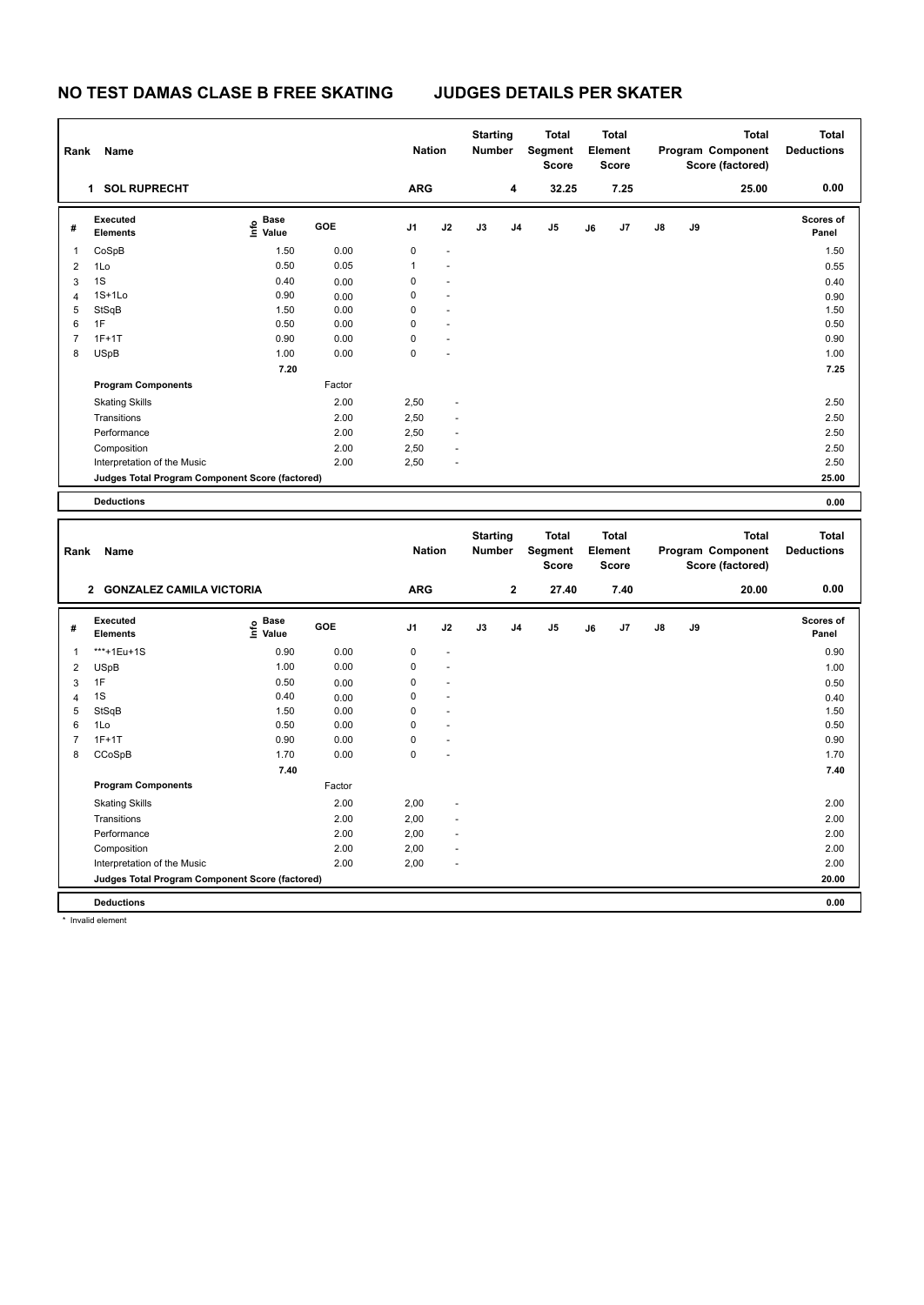# **NO TEST DAMAS CLASE B FREE SKATING JUDGES DETAILS PER SKATER**

| Rank | Name                                            |                                  |            | <b>Nation</b>  |                      | <b>Starting</b><br><b>Number</b> |              | <b>Total</b><br>Segment<br><b>Score</b> |    | <b>Total</b><br>Element<br><b>Score</b> |               |    | <b>Total</b><br>Program Component<br>Score (factored) | <b>Total</b><br><b>Deductions</b> |
|------|-------------------------------------------------|----------------------------------|------------|----------------|----------------------|----------------------------------|--------------|-----------------------------------------|----|-----------------------------------------|---------------|----|-------------------------------------------------------|-----------------------------------|
|      | YISELA RIVERA CARIMEY<br>3                      |                                  |            | <b>ARG</b>     |                      |                                  | $\mathbf{1}$ | 23.20                                   |    | 4.70                                    |               |    | 18.50                                                 | 0.00                              |
| #    | Executed<br><b>Elements</b>                     | <b>Base</b><br>e Base<br>E Value | <b>GOE</b> | J <sub>1</sub> | J2                   | J3                               | J4           | J5                                      | J6 | J <sub>7</sub>                          | $\mathsf{J}8$ | J9 |                                                       | Scores of<br>Panel                |
| 1    | 1F                                              | 0.50                             | 0.00       | 0              | $\sim$               |                                  |              |                                         |    |                                         |               |    |                                                       | 0.50                              |
| 2    | ****                                            | 0.00                             | 0.00       |                |                      |                                  |              |                                         |    |                                         |               |    |                                                       | 0.00                              |
| 3    | <b>USpB</b>                                     | 1.00                             | 0.00       | 0              |                      |                                  |              |                                         |    |                                         |               |    |                                                       | 1.00                              |
| 4    | ****+1Eu+1S                                     | 0.90                             | 0.00       | 0              |                      |                                  |              |                                         |    |                                         |               |    |                                                       | 0.90                              |
| 5    | StSqB                                           | 1.50                             | 0.00       | 0              | $\ddot{\phantom{1}}$ |                                  |              |                                         |    |                                         |               |    |                                                       | 1.50                              |
| 6    | 1T                                              | 0.40                             | 0.00       | 0              | $\sim$               |                                  |              |                                         |    |                                         |               |    |                                                       | 0.40                              |
| 7    | 1S                                              | 0.40                             | 0.00       | 0              |                      |                                  |              |                                         |    |                                         |               |    |                                                       | 0.40                              |
| 8    | CoSpB*                                          | 0.00                             | 0.00       |                |                      |                                  |              |                                         |    |                                         |               |    |                                                       | 0.00                              |
|      |                                                 | 4.70                             |            |                |                      |                                  |              |                                         |    |                                         |               |    |                                                       | 4.70                              |
|      | <b>Program Components</b>                       |                                  | Factor     |                |                      |                                  |              |                                         |    |                                         |               |    |                                                       |                                   |
|      | <b>Skating Skills</b>                           |                                  | 2.00       | 2,00           | $\sim$               |                                  |              |                                         |    |                                         |               |    |                                                       | 2.00                              |
|      | Transitions                                     |                                  | 2.00       | 1,50           | $\sim$               |                                  |              |                                         |    |                                         |               |    |                                                       | 1.50                              |
|      | Performance                                     |                                  | 2.00       | 2,00           | $\sim$               |                                  |              |                                         |    |                                         |               |    |                                                       | 2.00                              |
|      | Composition                                     |                                  | 2.00       | 2,00           | ÷.                   |                                  |              |                                         |    |                                         |               |    |                                                       | 2.00                              |
|      | Interpretation of the Music                     |                                  | 2.00       | 1,75           | ٠                    |                                  |              |                                         |    |                                         |               |    |                                                       | 1.75                              |
|      | Judges Total Program Component Score (factored) |                                  |            |                |                      |                                  |              |                                         |    |                                         |               |    |                                                       | 18.50                             |
|      | <b>Deductions</b>                               |                                  |            |                |                      |                                  |              |                                         |    |                                         |               |    |                                                       | 0.00                              |

\* Invalid element

| Rank           | Name                                            |                                           |        | <b>Nation</b>  |                          | <b>Starting</b><br><b>Number</b> |                | <b>Total</b><br>Segment<br><b>Score</b> |    | <b>Total</b><br>Element<br><b>Score</b> |               |    | <b>Total</b><br>Program Component<br>Score (factored) | Total<br><b>Deductions</b> |
|----------------|-------------------------------------------------|-------------------------------------------|--------|----------------|--------------------------|----------------------------------|----------------|-----------------------------------------|----|-----------------------------------------|---------------|----|-------------------------------------------------------|----------------------------|
|                | 4 FERRARI MANUELA                               |                                           |        | <b>ARG</b>     |                          |                                  | 3              | 21.73                                   |    | 4.23                                    |               |    | 17.50                                                 | 0.00                       |
| #              | Executed<br><b>Elements</b>                     | $\frac{e}{E}$ Base<br>$\frac{E}{E}$ Value | GOE    | J <sub>1</sub> | J2                       | J3                               | J <sub>4</sub> | J5                                      | J6 | J7                                      | $\mathsf{J}8$ | J9 |                                                       | <b>Scores of</b><br>Panel  |
|                | ****+1Eu+1S                                     | 0.90                                      | 0.13   | $\mathbf 0$    | 5                        |                                  |                |                                         |    |                                         |               |    |                                                       | 1.03                       |
| 2              | SSp*                                            | 0.00                                      | 0.00   | ٠              | $\sim$                   |                                  |                |                                         |    |                                         |               |    |                                                       | 0.00                       |
| 3              | StSqB                                           | 1.50                                      | 0.00   | 0              | $\sim$                   |                                  |                |                                         |    |                                         |               |    |                                                       | 1.50                       |
| 4              | $1S+1T$                                         | 0.80                                      | 0.00   | 0              | $\ddot{\phantom{1}}$     |                                  |                |                                         |    |                                         |               |    |                                                       | 0.80                       |
| 5              | 1T                                              | 0.40                                      | 0.00   | 0              | $\ddot{\phantom{1}}$     |                                  |                |                                         |    |                                         |               |    |                                                       | 0.40                       |
| 6              | 1F                                              | 0.50                                      | 0.00   | $\mathbf 0$    | $\ddot{\phantom{1}}$     |                                  |                |                                         |    |                                         |               |    |                                                       | 0.50                       |
| $\overline{7}$ | USpB*                                           | 0.00                                      | 0.00   |                |                          |                                  |                |                                         |    |                                         |               |    |                                                       | 0.00                       |
|                |                                                 | 4.10                                      |        |                |                          |                                  |                |                                         |    |                                         |               |    |                                                       | 4.23                       |
|                | <b>Program Components</b>                       |                                           | Factor |                |                          |                                  |                |                                         |    |                                         |               |    |                                                       |                            |
|                | <b>Skating Skills</b>                           |                                           | 2.00   | 1,50           | ٠                        |                                  |                |                                         |    |                                         |               |    |                                                       | 1.50                       |
|                | Transitions                                     |                                           | 2.00   | 1,50           | $\sim$                   |                                  |                |                                         |    |                                         |               |    |                                                       | 1.50                       |
|                | Performance                                     |                                           | 2.00   | 2,00           | $\overline{\phantom{a}}$ |                                  |                |                                         |    |                                         |               |    |                                                       | 2.00                       |
|                | Composition                                     |                                           | 2.00   | 2,00           | $\sim$                   |                                  |                |                                         |    |                                         |               |    |                                                       | 2.00                       |
|                | Interpretation of the Music                     |                                           | 2.00   | 1,75           | ٠                        |                                  |                |                                         |    |                                         |               |    |                                                       | 1.75                       |
|                | Judges Total Program Component Score (factored) |                                           |        |                |                          |                                  |                |                                         |    |                                         |               |    |                                                       | 17.50                      |
|                | <b>Deductions</b>                               |                                           |        |                |                          |                                  |                |                                         |    |                                         |               |    |                                                       | 0.00                       |
|                | * Invalid element                               |                                           |        |                |                          |                                  |                |                                         |    |                                         |               |    |                                                       |                            |

printed: 04/07/2019 03:23:45p.m.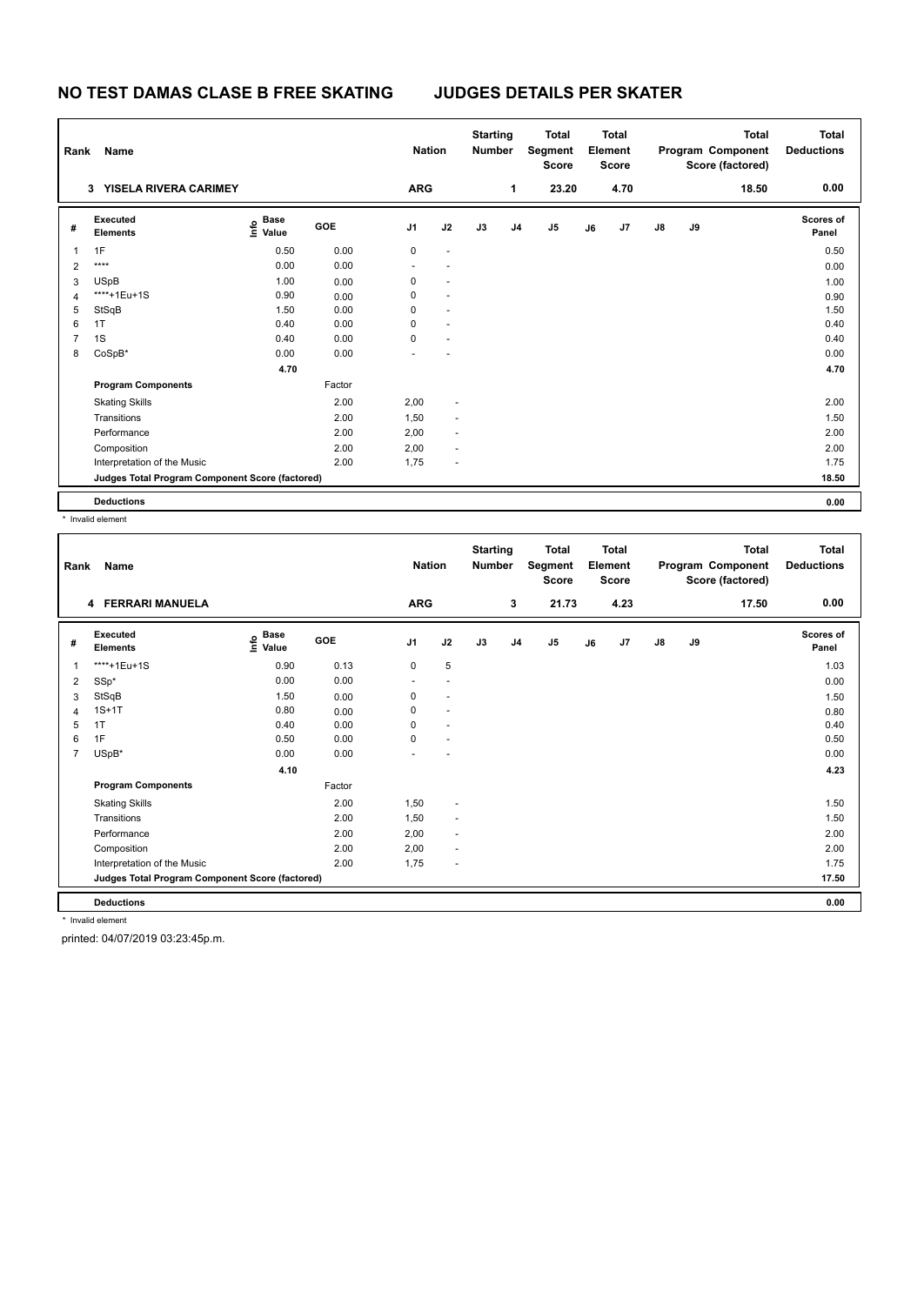# **PRE-PRELIMINAR DAMAS CLASE B FREE SKATING**

| PI. | <b>Name</b>                          | <b>Nation</b> | <b>Total Segment</b><br><b>Score</b> |
|-----|--------------------------------------|---------------|--------------------------------------|
|     | MARIA PAZ BLEUER                     | ARG           | 24.65                                |
| 2   | <b>TANIA DENIS RODRIGUEZ</b>         | <b>ARG</b>    | 24.50                                |
| 3   | <b>BELEN BUSTAMANTE ROSSI</b>        | <b>ARG</b>    | 21.90                                |
| 4   | <b>GABRIELA DENISS ACOSTA TORCHE</b> | <b>ARG</b>    | 21.80                                |
| 5   | LUCILA DUTARI                        | <b>ARG</b>    | 19.30                                |

Printed: 04/07/2019 03:27:34p.m.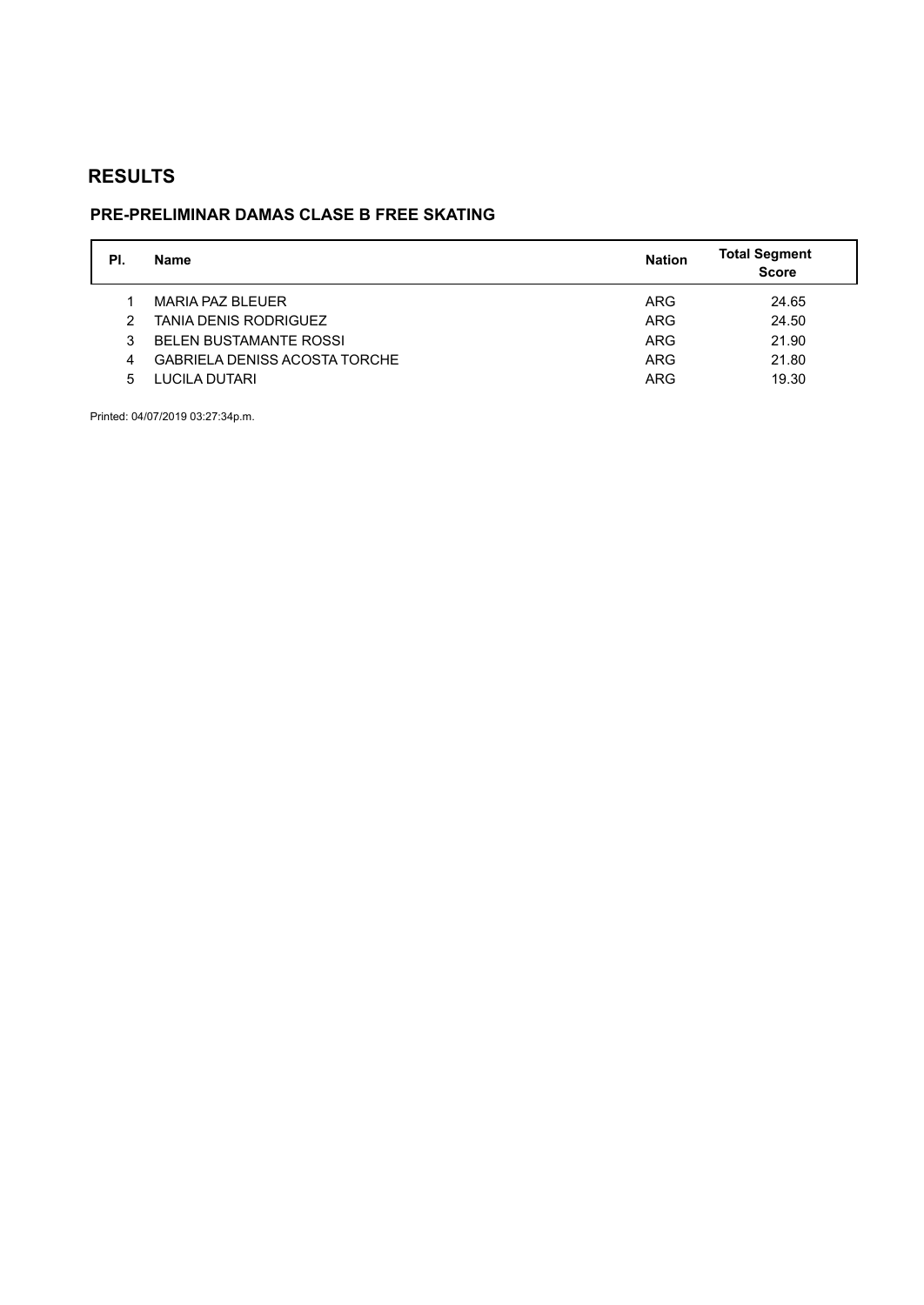### **PRE-PRELIMINAR DAMAS CLASE B FREE SKATING JUDGES DETAILS PER SKATER**

| Rank | Name                                            |                                  |        | <b>Nation</b> |                          | <b>Starting</b><br><b>Number</b> |    | <b>Total</b><br>Segment<br><b>Score</b> |    | <b>Total</b><br>Element<br><b>Score</b> |               |    | <b>Total</b><br>Program Component<br>Score (factored) | <b>Total</b><br><b>Deductions</b> |
|------|-------------------------------------------------|----------------------------------|--------|---------------|--------------------------|----------------------------------|----|-----------------------------------------|----|-----------------------------------------|---------------|----|-------------------------------------------------------|-----------------------------------|
|      | <b>MARIA PAZ BLEUER</b><br>1                    |                                  |        | <b>ARG</b>    |                          |                                  | 1  | 24.65                                   |    | 6.25                                    |               |    | 18.40                                                 | 0.00                              |
| #    | Executed<br><b>Elements</b>                     | <b>Base</b><br>e Base<br>E Value | GOE    | J1            | J2                       | J3                               | J4 | J <sub>5</sub>                          | J6 | J <sub>7</sub>                          | $\mathsf{J}8$ | J9 |                                                       | Scores of<br>Panel                |
| 1    | CSpB*                                           | 0.00                             | 0.00   |               | $\overline{\phantom{a}}$ |                                  |    |                                         |    |                                         |               |    |                                                       | 0.00                              |
| 2    | 1A                                              | 1.10                             | 0.00   | 0             | $\sim$                   |                                  |    |                                         |    |                                         |               |    |                                                       | 1.10                              |
| 3    | $1Lz+1T$                                        | 1.00                             | 0.00   | 0             | $\overline{\phantom{a}}$ |                                  |    |                                         |    |                                         |               |    |                                                       | 1.00                              |
| 4    | 1F                                              | 0.50                             | 0.05   | 1             |                          |                                  |    |                                         |    |                                         |               |    |                                                       | 0.55                              |
| 5    | 1A+Eu+1S                                        | 1.50                             | 0.00   | 0             | $\sim$                   |                                  |    |                                         |    |                                         |               |    |                                                       | 1.50                              |
| 6    | 1Lz                                             | 0.60                             | 0.00   | 0             | $\sim$                   |                                  |    |                                         |    |                                         |               |    |                                                       | 0.60                              |
| 7    | StSqB                                           | 1.50                             | 0.00   | 0             | $\overline{\phantom{a}}$ |                                  |    |                                         |    |                                         |               |    |                                                       | 1.50                              |
| 8    | SSp                                             | 0.00                             | 0.00   |               |                          |                                  |    |                                         |    |                                         |               |    |                                                       | 0.00                              |
|      |                                                 | 6.20                             |        |               |                          |                                  |    |                                         |    |                                         |               |    |                                                       | 6.25                              |
|      | <b>Program Components</b>                       |                                  | Factor |               |                          |                                  |    |                                         |    |                                         |               |    |                                                       |                                   |
|      | <b>Skating Skills</b>                           |                                  | 1.60   | 2,00          | $\sim$                   |                                  |    |                                         |    |                                         |               |    |                                                       | 2.00                              |
|      | Transitions                                     |                                  | 1.60   | 2,00          | $\sim$                   |                                  |    |                                         |    |                                         |               |    |                                                       | 2.00                              |
|      | Performance                                     |                                  | 1.60   | 2,50          | $\sim$                   |                                  |    |                                         |    |                                         |               |    |                                                       | 2.50                              |
|      | Composition                                     |                                  | 1.60   | 2,50          | $\sim$                   |                                  |    |                                         |    |                                         |               |    |                                                       | 2.50                              |
|      | Interpretation of the Music                     |                                  | 1.60   | 2,50          | ٠                        |                                  |    |                                         |    |                                         |               |    |                                                       | 2.50                              |
|      | Judges Total Program Component Score (factored) |                                  |        |               |                          |                                  |    |                                         |    |                                         |               |    |                                                       | 18.40                             |
|      | <b>Deductions</b>                               |                                  |        |               |                          |                                  |    |                                         |    |                                         |               |    |                                                       | 0.00                              |

\* Invalid element

| Rank | Name                                            |                                           |            | <b>Nation</b>  |                          | <b>Starting</b><br><b>Number</b> |                | <b>Total</b><br>Segment<br><b>Score</b> |    | <b>Total</b><br>Element<br><b>Score</b> |               |    | <b>Total</b><br>Program Component<br>Score (factored) | <b>Total</b><br><b>Deductions</b> |
|------|-------------------------------------------------|-------------------------------------------|------------|----------------|--------------------------|----------------------------------|----------------|-----------------------------------------|----|-----------------------------------------|---------------|----|-------------------------------------------------------|-----------------------------------|
|      | <b>TANIA DENIS RODRIGUEZ</b><br>$\overline{2}$  |                                           |            | <b>ARG</b>     |                          |                                  | $\overline{2}$ | 24.50                                   |    | 6.90                                    |               |    | 17.60                                                 | 0.00                              |
| #    | Executed<br><b>Elements</b>                     | $\frac{e}{E}$ Base<br>$\frac{E}{E}$ Value | <b>GOE</b> | J <sub>1</sub> | J2                       | J3                               | J <sub>4</sub> | J5                                      | J6 | J7                                      | $\mathsf{J}8$ | J9 |                                                       | Scores of<br>Panel                |
| 1    | SSpB                                            | 1.10                                      | 0.00       | 0              | $\sim$                   |                                  |                |                                         |    |                                         |               |    |                                                       | 1.10                              |
| 2    | $1S+1T$                                         | 0.80                                      | 0.00       | 0              | $\sim$                   |                                  |                |                                         |    |                                         |               |    |                                                       | 0.80                              |
| 3    | 1Lo                                             | 0.50                                      | 0.00       | 0              | $\overline{a}$           |                                  |                |                                         |    |                                         |               |    |                                                       | 0.50                              |
| 4    | 1T                                              | 0.40                                      | 0.00       | 0              | $\overline{a}$           |                                  |                |                                         |    |                                         |               |    |                                                       | 0.40                              |
| 5    | <b>USpB</b>                                     | 1.00                                      | 0.10       |                | $\overline{\phantom{a}}$ |                                  |                |                                         |    |                                         |               |    |                                                       | 1.10                              |
| 6    | StSqB                                           | 1.50                                      | 0.00       | 0              | $\blacksquare$           |                                  |                |                                         |    |                                         |               |    |                                                       | 1.50                              |
| 7    | $1F+1Lo$                                        | 1.00                                      | 0.00       | 0              | $\overline{\phantom{a}}$ |                                  |                |                                         |    |                                         |               |    |                                                       | 1.00                              |
| 8    | 1F                                              | 0.50                                      | 0.00       | 0              | $\overline{\phantom{a}}$ |                                  |                |                                         |    |                                         |               |    |                                                       | 0.50                              |
|      |                                                 | 6.80                                      |            |                |                          |                                  |                |                                         |    |                                         |               |    |                                                       | 6.90                              |
|      | <b>Program Components</b>                       |                                           | Factor     |                |                          |                                  |                |                                         |    |                                         |               |    |                                                       |                                   |
|      | <b>Skating Skills</b>                           |                                           | 1.60       | 2,00           |                          |                                  |                |                                         |    |                                         |               |    |                                                       | 2.00                              |
|      | Transitions                                     |                                           | 1.60       | 2,00           | $\overline{\phantom{a}}$ |                                  |                |                                         |    |                                         |               |    |                                                       | 2.00                              |
|      | Performance                                     |                                           | 1.60       | 2,00           | $\overline{\phantom{a}}$ |                                  |                |                                         |    |                                         |               |    |                                                       | 2.00                              |
|      | Composition                                     |                                           | 1.60       | 2,50           | ٠                        |                                  |                |                                         |    |                                         |               |    |                                                       | 2.50                              |
|      | Interpretation of the Music                     |                                           | 1.60       | 2,50           | $\sim$                   |                                  |                |                                         |    |                                         |               |    |                                                       | 2.50                              |
|      | Judges Total Program Component Score (factored) |                                           |            |                |                          |                                  |                |                                         |    |                                         |               |    |                                                       | 17.60                             |
|      | <b>Deductions</b>                               |                                           |            |                |                          |                                  |                |                                         |    |                                         |               |    |                                                       | 0.00                              |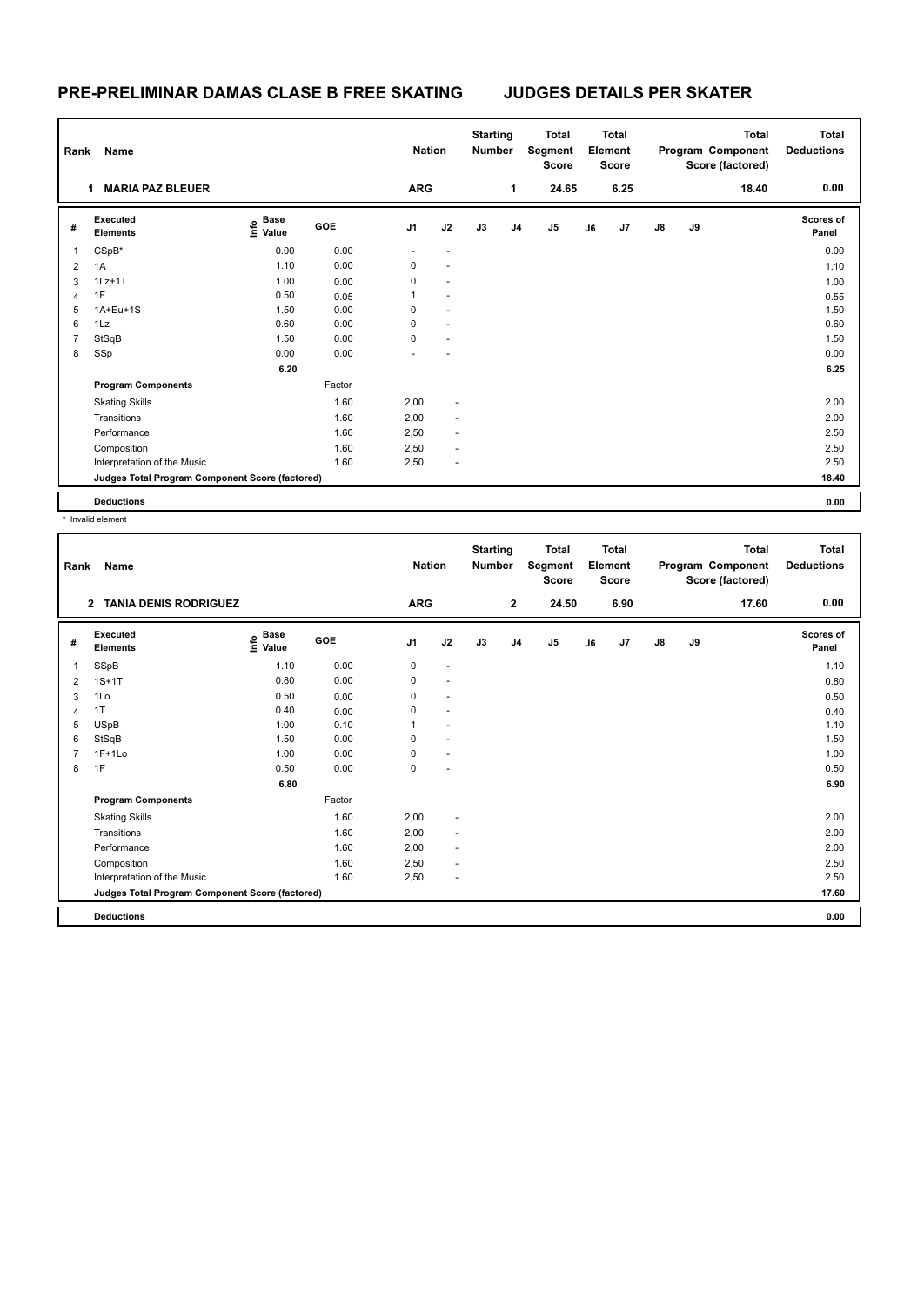## **PRE-PRELIMINAR DAMAS CLASE B FREE SKATING JUDGES DETAILS PER SKATER**

| Rank                    | Name                                            |                       |            | <b>Nation</b>  |                | <b>Starting</b><br>Number        |    | <b>Total</b><br>Segment<br><b>Score</b> |    | <b>Total</b><br>Element<br><b>Score</b> |    |    | <b>Total</b><br>Program Component<br>Score (factored) | <b>Total</b><br><b>Deductions</b> |
|-------------------------|-------------------------------------------------|-----------------------|------------|----------------|----------------|----------------------------------|----|-----------------------------------------|----|-----------------------------------------|----|----|-------------------------------------------------------|-----------------------------------|
|                         | 3 BELEN BUSTAMANTE ROSSI                        |                       |            | <b>ARG</b>     |                |                                  | 5  | 21.90                                   |    | 5.90                                    |    |    | 16.00                                                 | 0.00                              |
| #                       | <b>Executed</b><br><b>Elements</b>              | $E$ Base<br>$E$ Value | GOE        | J1             | J2             | J3                               | J4 | J5                                      | J6 | J7                                      | J8 | J9 |                                                       | <b>Scores of</b><br>Panel         |
| $\mathbf{1}$            | 1Lo                                             | 0.50                  | $-0.10$    | $-2$           | $\overline{a}$ |                                  |    |                                         |    |                                         |    |    |                                                       | 0.40                              |
| $\overline{2}$          | $1S+1L0$                                        | 0.90                  | $-0.10$    | $-2$           | ÷,             |                                  |    |                                         |    |                                         |    |    |                                                       | 0.80                              |
| 3                       | 1T                                              | 0.40                  | 0.00       | $\mathbf 0$    |                |                                  |    |                                         |    |                                         |    |    |                                                       | 0.40                              |
| $\overline{\mathbf{4}}$ | CoSpB                                           | 1.50                  | 0.00       | $\mathbf 0$    |                |                                  |    |                                         |    |                                         |    |    |                                                       | 1.50                              |
| 5                       | $1F+1T$                                         | 0.90                  | 0.00       | $\Omega$       |                |                                  |    |                                         |    |                                         |    |    |                                                       | 0.90                              |
| 6                       | StSqB                                           | 1.50                  | 0.00       | $\mathbf 0$    |                |                                  |    |                                         |    |                                         |    |    |                                                       | 1.50                              |
| $\overline{7}$          | USp                                             | 0.00                  | 0.00       |                |                |                                  |    |                                         |    |                                         |    |    |                                                       | 0.00                              |
| 8                       | 1S                                              | 0.40                  | 0.00       | $\mathbf 0$    |                |                                  |    |                                         |    |                                         |    |    |                                                       | 0.40                              |
|                         |                                                 | 6.10                  |            |                |                |                                  |    |                                         |    |                                         |    |    |                                                       | 5.90                              |
|                         | <b>Program Components</b>                       |                       | Factor     |                |                |                                  |    |                                         |    |                                         |    |    |                                                       |                                   |
|                         | <b>Skating Skills</b>                           |                       | 1.60       | 1,50           |                |                                  |    |                                         |    |                                         |    |    |                                                       | 1.50                              |
|                         | Transitions                                     |                       | 1.60       | 2,00           |                |                                  |    |                                         |    |                                         |    |    |                                                       | 2.00                              |
|                         | Performance                                     |                       | 1.60       | 2,00           |                |                                  |    |                                         |    |                                         |    |    |                                                       | 2.00                              |
|                         | Composition                                     |                       | 1.60       | 2,00           |                |                                  |    |                                         |    |                                         |    |    |                                                       | 2.00                              |
|                         | Interpretation of the Music                     |                       | 1.60       | 2,50           |                |                                  |    |                                         |    |                                         |    |    |                                                       | 2.50                              |
|                         | Judges Total Program Component Score (factored) |                       |            |                |                |                                  |    |                                         |    |                                         |    |    |                                                       | 16.00                             |
|                         | <b>Deductions</b>                               |                       |            |                |                |                                  |    |                                         |    |                                         |    |    |                                                       | 0.00                              |
|                         |                                                 |                       |            |                |                |                                  |    |                                         |    |                                         |    |    |                                                       |                                   |
|                         |                                                 |                       |            |                |                |                                  |    |                                         |    |                                         |    |    |                                                       |                                   |
| Rank                    | Name                                            |                       |            | <b>Nation</b>  |                | <b>Starting</b><br><b>Number</b> |    | <b>Total</b><br>Segment                 |    | <b>Total</b><br>Element                 |    |    | <b>Total</b><br>Program Component                     | <b>Total</b><br><b>Deductions</b> |
|                         | 4 GABRIELA DENISS ACOSTA TORCHE                 |                       |            | <b>ARG</b>     |                |                                  | 4  | <b>Score</b><br>21.80                   |    | <b>Score</b><br>5.00                    |    |    | Score (factored)<br>16.80                             | 0.00                              |
|                         |                                                 |                       |            |                |                |                                  |    |                                         |    |                                         |    |    |                                                       |                                   |
| #                       | Executed<br>Elements                            | e Base<br>⊆ Value     | <b>GOE</b> | J <sub>1</sub> | J2             | J3                               | J4 | J5                                      | J6 | J7                                      | J8 | J9 |                                                       | <b>Scores of</b><br>Panel         |
| $\mathbf{1}$            | <b>USpB</b>                                     | 1.00                  | 0.00       | 0              |                |                                  |    |                                         |    |                                         |    |    |                                                       | 1.00                              |
| $\overline{2}$          | $1S+1T$                                         | 0.80                  | 0.00       | $\mathbf 0$    |                |                                  |    |                                         |    |                                         |    |    |                                                       | 0.80                              |
| 3                       | 1Lo                                             | 0.50                  | 0.00       | $\mathbf 0$    |                |                                  |    |                                         |    |                                         |    |    |                                                       | 0.50                              |
| $\overline{4}$          | StSqB                                           | 1.50                  | 0.00       | 0              |                |                                  |    |                                         |    |                                         |    |    |                                                       | 1.50                              |
| 5                       | $1T+1T$                                         | 0.80                  | 0.00       | $\mathbf 0$    |                |                                  |    |                                         |    |                                         |    |    |                                                       | 0.80                              |
| 6                       | SSpB*                                           | 0.00                  | 0.00       |                |                |                                  |    |                                         |    |                                         |    |    |                                                       | 0.00                              |
| $\overline{7}$          | 1S                                              | 0.40                  | 0.00       | $\mathbf 0$    |                |                                  |    |                                         |    |                                         |    |    |                                                       | 0.40                              |
|                         |                                                 | 5.00                  |            |                |                |                                  |    |                                         |    |                                         |    |    |                                                       | 5.00                              |
|                         | <b>Program Components</b>                       |                       | Factor     |                |                |                                  |    |                                         |    |                                         |    |    |                                                       |                                   |
|                         | <b>Skating Skills</b>                           |                       | 1.60       | 1,50           |                |                                  |    |                                         |    |                                         |    |    |                                                       | 1.50                              |
|                         | Transitions                                     |                       | 1.60       | 1,50           |                |                                  |    |                                         |    |                                         |    |    |                                                       | 1.50                              |
|                         | Performance                                     |                       | 1.60       | 2,50           |                |                                  |    |                                         |    |                                         |    |    |                                                       | 2.50                              |
|                         | Composition                                     |                       | 1.60       | 2,50           |                |                                  |    |                                         |    |                                         |    |    |                                                       | 2.50                              |
|                         | Interpretation of the Music                     |                       | 1.60       | 2,50           |                |                                  |    |                                         |    |                                         |    |    |                                                       | 2.50                              |
|                         | Judges Total Program Component Score (factored) |                       |            |                |                |                                  |    |                                         |    |                                         |    |    |                                                       | 16.80                             |

\* Invalid element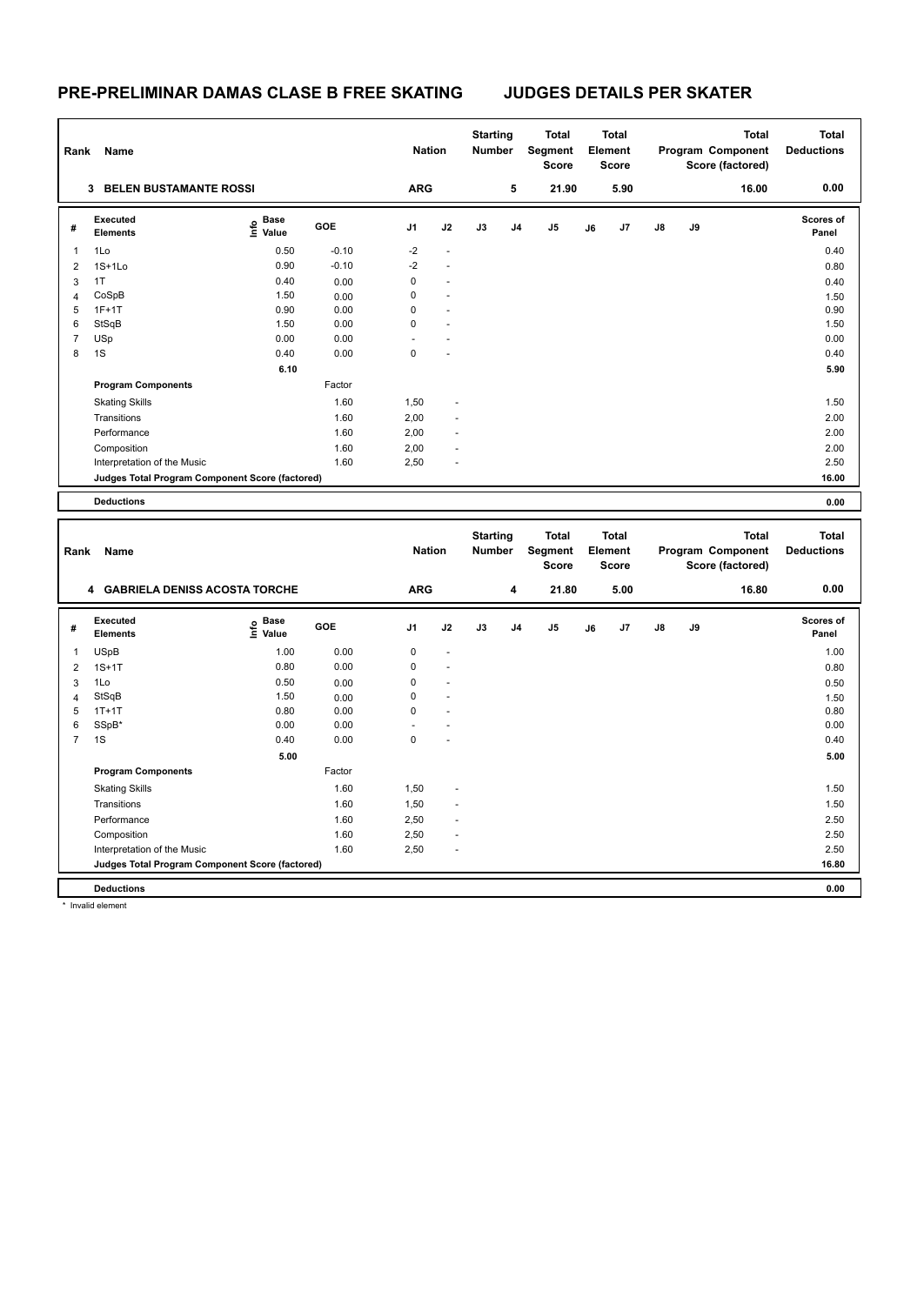### **PRE-PRELIMINAR DAMAS CLASE B FREE SKATING JUDGES DETAILS PER SKATER**

| Rank | Name                                            |                                  |        | <b>Nation</b>  |                          | <b>Starting</b><br><b>Number</b> |                | <b>Total</b><br>Segment<br><b>Score</b> |    | <b>Total</b><br>Element<br><b>Score</b> |    |    | <b>Total</b><br>Program Component<br>Score (factored) | <b>Total</b><br><b>Deductions</b> |
|------|-------------------------------------------------|----------------------------------|--------|----------------|--------------------------|----------------------------------|----------------|-----------------------------------------|----|-----------------------------------------|----|----|-------------------------------------------------------|-----------------------------------|
|      | 5 LUCILA DUTARI                                 |                                  |        | <b>ARG</b>     |                          |                                  | 3              | 19.30                                   |    | 5.70                                    |    |    | 13.60                                                 | 0.00                              |
| #    | Executed<br><b>Elements</b>                     | <b>Base</b><br>o Base<br>⊆ Value | GOE    | J <sub>1</sub> | J2                       | J3                               | J <sub>4</sub> | J5                                      | J6 | J7                                      | J8 | J9 |                                                       | Scores of<br>Panel                |
| 1    | 1Lo                                             | 0.50                             | 0.00   | $\mathbf 0$    | $\sim$                   |                                  |                |                                         |    |                                         |    |    |                                                       | 0.50                              |
| 2    | 1S                                              | 0.40                             | 0.00   | 0              | $\sim$                   |                                  |                |                                         |    |                                         |    |    |                                                       | 0.40                              |
| 3    | $1F+1T$                                         | 0.90                             | 0.00   | 0              | $\ddot{\phantom{1}}$     |                                  |                |                                         |    |                                         |    |    |                                                       | 0.90                              |
| 4    | <b>USpB</b>                                     | 1.00                             | 0.00   | 0              | $\overline{a}$           |                                  |                |                                         |    |                                         |    |    |                                                       | 1.00                              |
| 5    | StSqB                                           | 1.50                             | 0.00   | 0              |                          |                                  |                |                                         |    |                                         |    |    |                                                       | 1.50                              |
| 6    | 1F                                              | 0.50                             | 0.00   | 0              | $\sim$                   |                                  |                |                                         |    |                                         |    |    |                                                       | 0.50                              |
| 7    | $1S+1L0$                                        | 0.90                             | 0.00   | 0              | $\ddot{\phantom{1}}$     |                                  |                |                                         |    |                                         |    |    |                                                       | 0.90                              |
| 8    | SSpB*                                           | 0.00                             | 0.00   |                |                          |                                  |                |                                         |    |                                         |    |    |                                                       | 0.00                              |
|      |                                                 | 5.70                             |        |                |                          |                                  |                |                                         |    |                                         |    |    |                                                       | 5.70                              |
|      | <b>Program Components</b>                       |                                  | Factor |                |                          |                                  |                |                                         |    |                                         |    |    |                                                       |                                   |
|      | <b>Skating Skills</b>                           |                                  | 1.60   | 1,50           | ÷                        |                                  |                |                                         |    |                                         |    |    |                                                       | 1.50                              |
|      | Transitions                                     |                                  | 1.60   | 1,50           | $\overline{\phantom{a}}$ |                                  |                |                                         |    |                                         |    |    |                                                       | 1.50                              |
|      | Performance                                     |                                  | 1.60   | 2,00           | ٠                        |                                  |                |                                         |    |                                         |    |    |                                                       | 2.00                              |
|      | Composition                                     |                                  | 1.60   | 2,00           | $\sim$                   |                                  |                |                                         |    |                                         |    |    |                                                       | 2.00                              |
|      | Interpretation of the Music                     |                                  | 1.60   | 1,50           | ÷                        |                                  |                |                                         |    |                                         |    |    |                                                       | 1.50                              |
|      | Judges Total Program Component Score (factored) |                                  |        |                |                          |                                  |                |                                         |    |                                         |    |    |                                                       | 13.60                             |
|      | <b>Deductions</b>                               |                                  |        |                |                          |                                  |                |                                         |    |                                         |    |    |                                                       | 0.00                              |

\* Invalid element

printed: 04/07/2019 03:36:06p.m.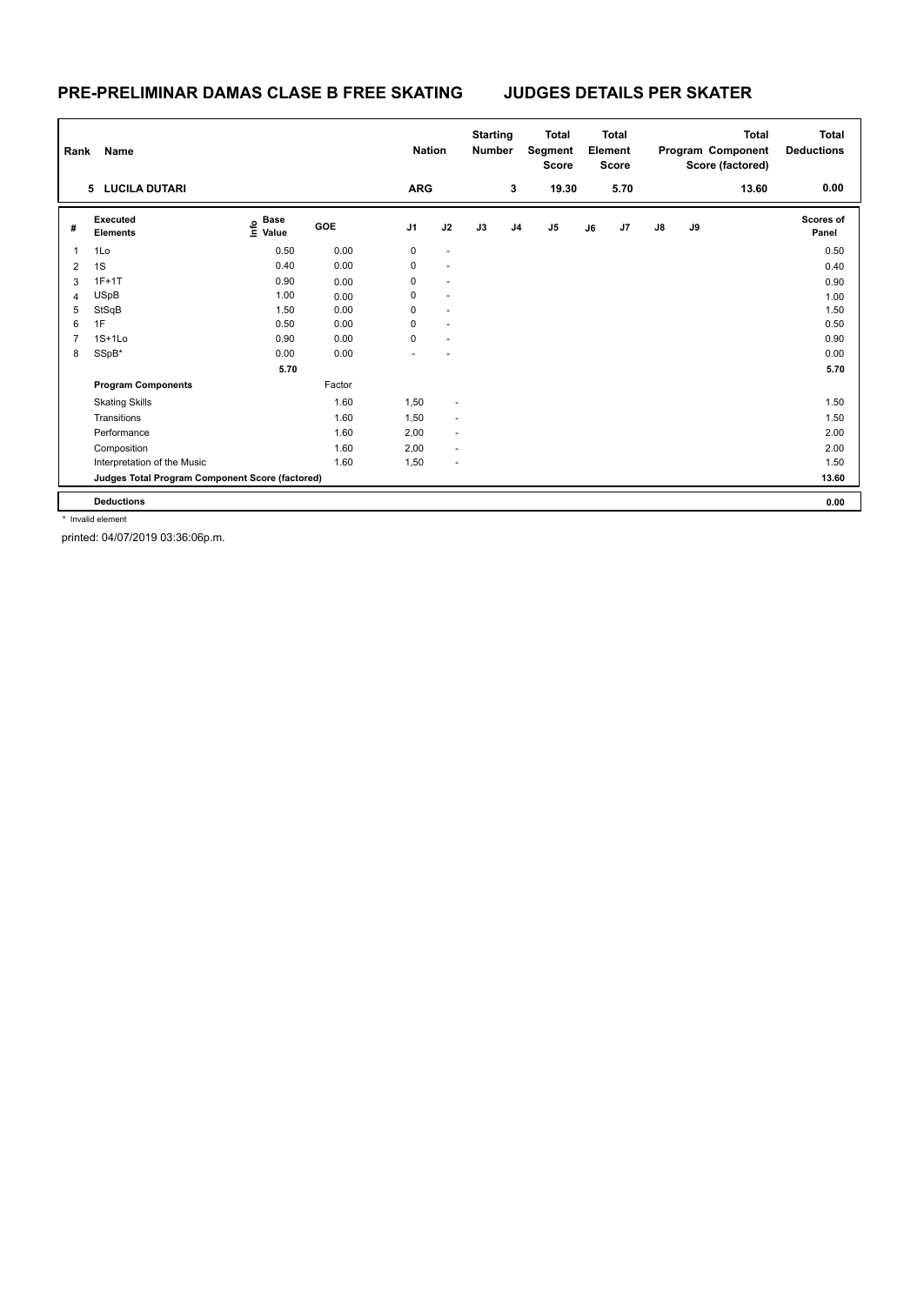# **PRE JUVENILE DAMAS CLASE B FREE SKATING**

| PI. | <b>Name</b>         | <b>Nation</b> | <b>Total Segment</b><br>Score |
|-----|---------------------|---------------|-------------------------------|
|     | <b>VIDAL MALENA</b> | <b>ARG</b>    | 30.27                         |
| າ   | ROMERO VALENTINA    | <b>ARG</b>    | 29.60                         |

Printed: 04/07/2019 03:31:41p.m.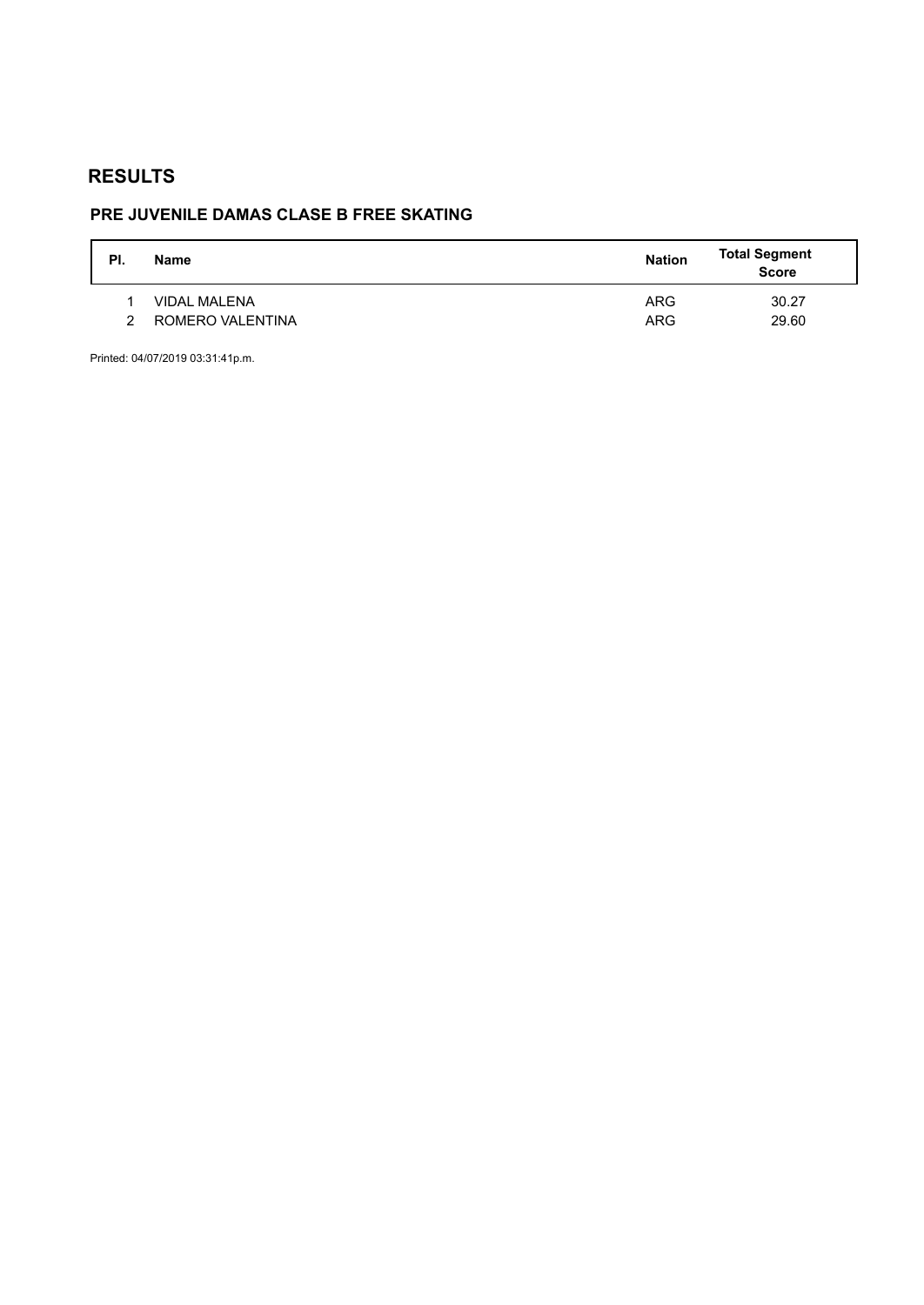## **PRE JUVENILE DAMAS CLASE B FREE SKATING JUDGES DETAILS PER SKATER**

| Rank           | Name                                            |                       |        | <b>Nation</b>  |                          | <b>Starting</b><br>Number |                | <b>Total</b><br>Segment<br><b>Score</b> |    | <b>Total</b><br>Element<br><b>Score</b> |               |    | Total<br>Program Component<br>Score (factored) | <b>Total</b><br><b>Deductions</b> |
|----------------|-------------------------------------------------|-----------------------|--------|----------------|--------------------------|---------------------------|----------------|-----------------------------------------|----|-----------------------------------------|---------------|----|------------------------------------------------|-----------------------------------|
|                | <b>VIDAL MALENA</b><br>1                        |                       |        | <b>ARG</b>     |                          |                           | $\overline{2}$ | 30.27                                   |    | 9.47                                    |               |    | 20.80                                          | 0.00                              |
| #              | Executed<br><b>Elements</b>                     | $\sum_{i=1}^{6}$ Pase | GOE    | J <sub>1</sub> | J2                       | J3                        | J <sub>4</sub> | J5                                      | J6 | J7                                      | $\mathsf{J}8$ | J9 |                                                | <b>Scores of</b><br>Panel         |
| 1              | $1A<+1T$                                        | 1.23                  | 0.21   | 0              | 5                        |                           |                |                                         |    |                                         |               |    |                                                | 1.44                              |
| $\overline{2}$ | 1Lz                                             | 0.60                  | 0.00   | $\mathbf 0$    | $\sim$                   |                           |                |                                         |    |                                         |               |    |                                                | 0.60                              |
| 3              | CCoSpB                                          | 1.70                  | 0.17   | 1              | $\blacksquare$           |                           |                |                                         |    |                                         |               |    |                                                | 1.87                              |
| $\overline{4}$ | 2S<                                             | 0.98                  | 0.00   | 0              | $\overline{\phantom{a}}$ |                           |                |                                         |    |                                         |               |    |                                                | 0.98                              |
| 5              | StSqB                                           | 1.50                  | 0.00   | 0              | $\sim$                   |                           |                |                                         |    |                                         |               |    |                                                | 1.50                              |
| 6              | 1F+1Eu+2S<                                      | 1.98                  | 0.00   | $\mathbf 0$    | $\ddot{\phantom{1}}$     |                           |                |                                         |    |                                         |               |    |                                                | 1.98                              |
| 7              | SSpB                                            | 1.10                  | 0.00   | 0              | $\sim$                   |                           |                |                                         |    |                                         |               |    |                                                | 1.10                              |
|                |                                                 | 9.09                  |        |                |                          |                           |                |                                         |    |                                         |               |    |                                                | 9.47                              |
|                | <b>Program Components</b>                       |                       | Factor |                |                          |                           |                |                                         |    |                                         |               |    |                                                |                                   |
|                | <b>Skating Skills</b>                           |                       | 1.60   | 2,50           | ٠                        |                           |                |                                         |    |                                         |               |    |                                                | 2.50                              |
|                | Transitions                                     |                       | 1.60   | 2,50           | $\overline{\phantom{a}}$ |                           |                |                                         |    |                                         |               |    |                                                | 2.50                              |
|                | Performance                                     |                       | 1.60   | 2,75           | $\overline{\phantom{a}}$ |                           |                |                                         |    |                                         |               |    |                                                | 2.75                              |
|                | Composition                                     |                       | 1.60   | 2,50           | $\overline{\phantom{a}}$ |                           |                |                                         |    |                                         |               |    |                                                | 2.50                              |
|                | Interpretation of the Music                     |                       | 1.60   | 2,75           | ٠                        |                           |                |                                         |    |                                         |               |    |                                                | 2.75                              |
|                | Judges Total Program Component Score (factored) |                       |        |                |                          |                           |                |                                         |    |                                         |               |    |                                                | 20.80                             |
|                | <b>Deductions</b>                               |                       |        |                |                          |                           |                |                                         |    |                                         |               |    |                                                | 0.00                              |

< Under-rotated jump

| Rank           | Name                                            |                                  |            | <b>Nation</b>  |                          | <b>Starting</b><br><b>Number</b> |                | <b>Total</b><br>Segment<br><b>Score</b> |    | <b>Total</b><br>Element<br><b>Score</b> |               |    | <b>Total</b><br>Program Component<br>Score (factored) | <b>Total</b><br><b>Deductions</b> |
|----------------|-------------------------------------------------|----------------------------------|------------|----------------|--------------------------|----------------------------------|----------------|-----------------------------------------|----|-----------------------------------------|---------------|----|-------------------------------------------------------|-----------------------------------|
|                | <b>ROMERO VALENTINA</b><br>$\overline{2}$       |                                  |            | <b>ARG</b>     |                          |                                  | 1              | 29.60                                   |    | 9.60                                    |               |    | 20.00                                                 | 0.00                              |
| #              | Executed<br><b>Elements</b>                     | <b>Base</b><br>e Base<br>E Value | <b>GOE</b> | J <sub>1</sub> | J2                       | J3                               | J <sub>4</sub> | J <sub>5</sub>                          | J6 | J7                                      | $\mathsf{J}8$ | J9 |                                                       | <b>Scores of</b><br>Panel         |
| 1              | 2S                                              | 1.30                             | 0.00       | 0              | $\overline{\phantom{a}}$ |                                  |                |                                         |    |                                         |               |    |                                                       | 1.30                              |
| $\overline{2}$ | 1Lz                                             | 0.60                             | 0.00       | 0              | $\blacksquare$           |                                  |                |                                         |    |                                         |               |    |                                                       | 0.60                              |
| 3              | FCSpB                                           | 1.60                             | 0.00       | 0              | $\overline{a}$           |                                  |                |                                         |    |                                         |               |    |                                                       | 1.60                              |
| $\overline{4}$ | 1A                                              | 1.10                             | 0.00       | 0              | $\blacksquare$           |                                  |                |                                         |    |                                         |               |    |                                                       | 1.10                              |
| 5              | 1Lo                                             | 0.50                             | $-0.10$    | $-2$           | $\blacksquare$           |                                  |                |                                         |    |                                         |               |    |                                                       | 0.40                              |
| 6              | StSqB                                           | 1.50                             | 0.00       | 0              | $\overline{\phantom{a}}$ |                                  |                |                                         |    |                                         |               |    |                                                       | 1.50                              |
| $\overline{7}$ | $1A+1L0$                                        | 1.60                             | 0.00       | 0              | $\blacksquare$           |                                  |                |                                         |    |                                         |               |    |                                                       | 1.60                              |
| 8              | CoSpB                                           | 1.50                             | 0.00       | 0              | $\sim$                   |                                  |                |                                         |    |                                         |               |    |                                                       | 1.50                              |
|                |                                                 | 9.70                             |            |                |                          |                                  |                |                                         |    |                                         |               |    |                                                       | 9.60                              |
|                | <b>Program Components</b>                       |                                  | Factor     |                |                          |                                  |                |                                         |    |                                         |               |    |                                                       |                                   |
|                | <b>Skating Skills</b>                           |                                  | 1.60       | 2,50           | ٠                        |                                  |                |                                         |    |                                         |               |    |                                                       | 2.50                              |
|                | Transitions                                     |                                  | 1.60       | 2,00           | $\sim$                   |                                  |                |                                         |    |                                         |               |    |                                                       | 2.00                              |
|                | Performance                                     |                                  | 1.60       | 2,50           | $\blacksquare$           |                                  |                |                                         |    |                                         |               |    |                                                       | 2.50                              |
|                | Composition                                     |                                  | 1.60       | 2.75           | $\sim$                   |                                  |                |                                         |    |                                         |               |    |                                                       | 2.75                              |
|                | Interpretation of the Music                     |                                  | 1.60       | 2,75           | ÷,                       |                                  |                |                                         |    |                                         |               |    |                                                       | 2.75                              |
|                | Judges Total Program Component Score (factored) |                                  |            |                |                          |                                  |                |                                         |    |                                         |               |    |                                                       | 20.00                             |
|                | <b>Deductions</b>                               |                                  |            |                |                          |                                  |                |                                         |    |                                         |               |    |                                                       | 0.00                              |

printed: 04/07/2019 03:38:44p.m.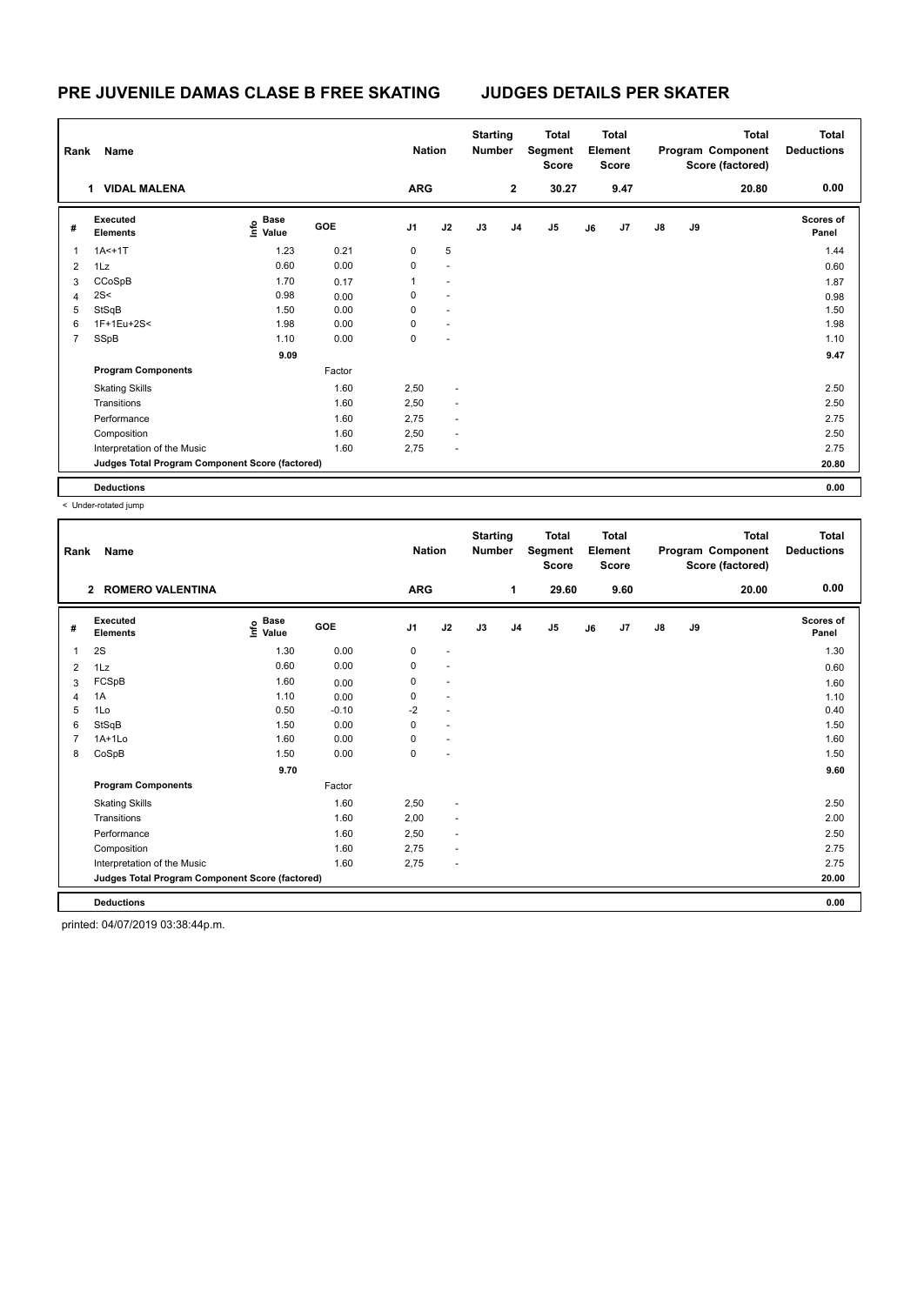# **PRELIMINAR DAMAS CLASE B FREE SKATING**

| PI. | Name                     | <b>Nation</b> | <b>Total Segment</b><br><b>Score</b> |
|-----|--------------------------|---------------|--------------------------------------|
|     | LECHMAN NAHIARA          | <b>ARG</b>    | 28.78                                |
|     | <b>BARRIONUEVO BELEN</b> | <b>ARG</b>    | 22.60                                |

Printed: 04/07/2019 03:28:21p.m.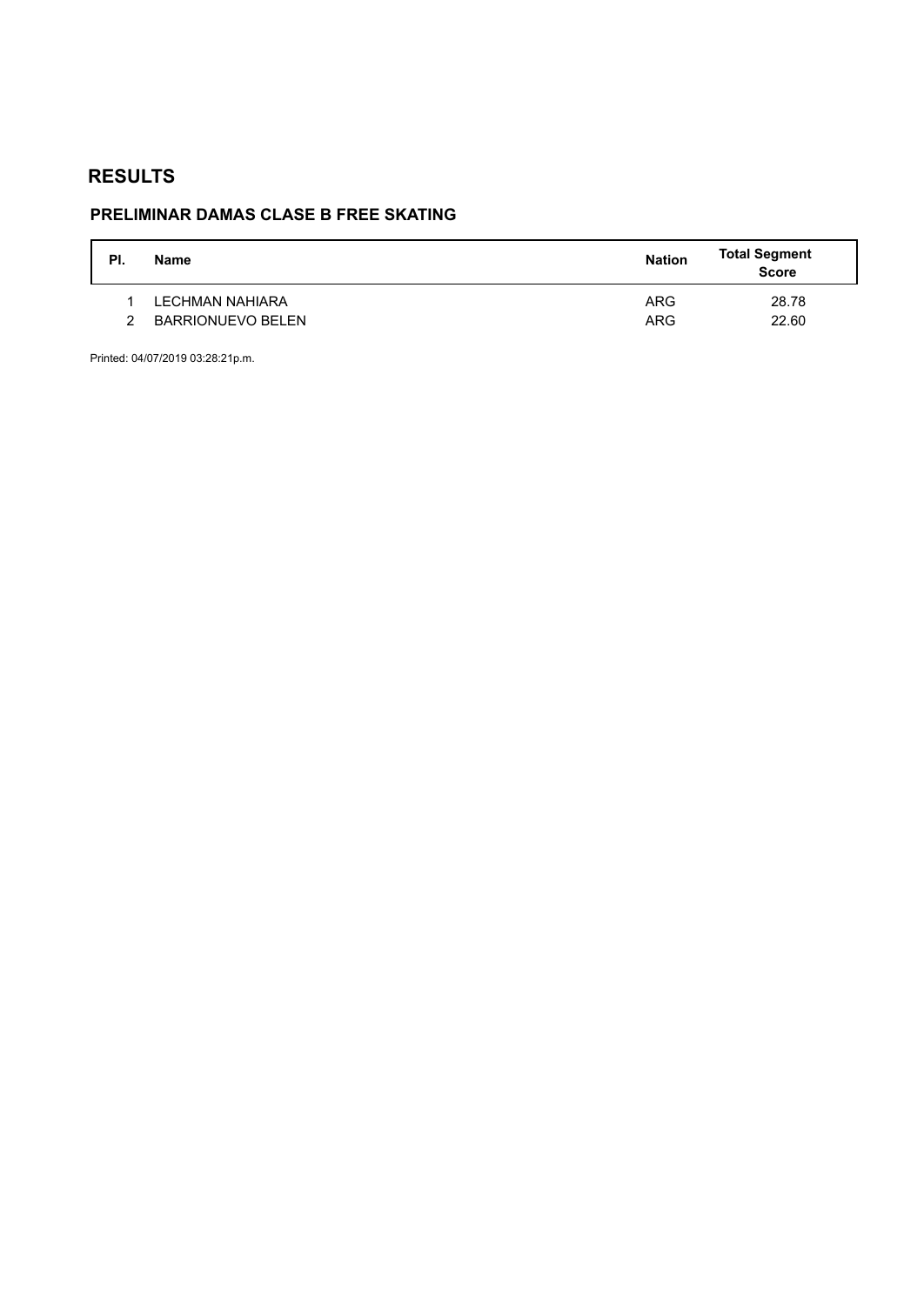## **PRELIMINAR DAMAS CLASE B FREE SKATING JUDGES DETAILS PER SKATER**

| Rank                    | Name                                            |                                       |        | <b>Nation</b>  |    | <b>Starting</b><br><b>Number</b> |              | Total<br>Segment<br><b>Score</b>        |    | <b>Total</b><br>Element<br><b>Score</b> |    |    | <b>Total</b><br>Program Component<br>Score (factored) | <b>Total</b><br><b>Deductions</b> |
|-------------------------|-------------------------------------------------|---------------------------------------|--------|----------------|----|----------------------------------|--------------|-----------------------------------------|----|-----------------------------------------|----|----|-------------------------------------------------------|-----------------------------------|
|                         | 1 LECHMAN NAHIARA                               |                                       |        | <b>ARG</b>     |    |                                  | $\mathbf{1}$ | 28.78                                   |    | 7.98                                    |    |    | 20.80                                                 | 0.00                              |
| #                       | Executed<br><b>Elements</b>                     | $\overset{\circ}{\text{\sf E}}$ Value | GOE    | J <sub>1</sub> | J2 | J3                               | J4           | J <sub>5</sub>                          | J6 | J <sub>7</sub>                          | J8 | J9 |                                                       | <b>Scores of</b><br>Panel         |
| 1                       | 1F+1Eu+1S                                       | 1.40                                  | 0.08   | $\mathbf 0$    | 3  |                                  |              |                                         |    |                                         |    |    |                                                       | 1.48                              |
| $\overline{2}$          | 1T                                              | 0.40                                  | 0.00   | $\mathbf 0$    |    |                                  |              |                                         |    |                                         |    |    |                                                       | 0.40                              |
| 3                       | 1F                                              | 0.50                                  | 0.00   | $\mathbf 0$    |    |                                  |              |                                         |    |                                         |    |    |                                                       | 0.50                              |
| $\overline{4}$          | SSpB                                            | 1.10                                  | 0.00   | $\mathbf 0$    |    |                                  |              |                                         |    |                                         |    |    |                                                       | 1.10                              |
| 5                       | StSqB                                           | 1.50                                  | 0.00   | $\mathbf 0$    |    |                                  |              |                                         |    |                                         |    |    |                                                       | 1.50                              |
| 6                       | $1Lo+1T$                                        | 0.90                                  | 0.00   | $\mathbf 0$    |    |                                  |              |                                         |    |                                         |    |    |                                                       | 0.90                              |
| $\overline{7}$          | 1Lz                                             | 0.60                                  | 0.00   | $\mathbf 0$    |    |                                  |              |                                         |    |                                         |    |    |                                                       | 0.60                              |
| 8                       | CoSpB                                           | 1.50                                  | 0.00   | $\mathbf 0$    |    |                                  |              |                                         |    |                                         |    |    |                                                       | 1.50                              |
|                         |                                                 | 7.90                                  |        |                |    |                                  |              |                                         |    |                                         |    |    |                                                       | 7.98                              |
|                         | <b>Program Components</b>                       |                                       | Factor |                |    |                                  |              |                                         |    |                                         |    |    |                                                       |                                   |
|                         | <b>Skating Skills</b>                           |                                       | 1.60   | 2,50           |    |                                  |              |                                         |    |                                         |    |    |                                                       | 2.50                              |
|                         | Transitions                                     |                                       | 1.60   | 2,50           |    |                                  |              |                                         |    |                                         |    |    |                                                       | 2.50                              |
|                         | Performance                                     |                                       | 1.60   | 2,50           |    |                                  |              |                                         |    |                                         |    |    |                                                       | 2.50                              |
|                         | Composition                                     |                                       | 1.60   | 2,75           |    |                                  |              |                                         |    |                                         |    |    |                                                       | 2.75                              |
|                         | Interpretation of the Music                     |                                       | 1.60   | 2,75           |    |                                  |              |                                         |    |                                         |    |    |                                                       | 2.75                              |
|                         | Judges Total Program Component Score (factored) |                                       |        |                |    |                                  |              |                                         |    |                                         |    |    |                                                       | 20.80                             |
|                         | <b>Deductions</b>                               |                                       |        |                |    |                                  |              |                                         |    |                                         |    |    |                                                       | 0.00                              |
|                         |                                                 |                                       |        |                |    |                                  |              |                                         |    |                                         |    |    |                                                       |                                   |
| Rank                    | Name                                            |                                       |        | <b>Nation</b>  |    | <b>Starting</b><br><b>Number</b> |              | <b>Total</b><br>Segment<br><b>Score</b> |    | <b>Total</b><br>Element<br><b>Score</b> |    |    | <b>Total</b><br>Program Component<br>Score (factored) | <b>Total</b><br><b>Deductions</b> |
|                         | 2 BARRIONUEVO BELEN                             |                                       |        | <b>ARG</b>     |    |                                  | $\mathbf 2$  | 22.60                                   |    | 5.80                                    |    |    | 16.80                                                 | 0.00                              |
| #                       | Executed<br><b>Elements</b>                     | <b>Base</b><br>e Base<br>⊆ Value      | GOE    | J1             | J2 | J3                               | J4           | J5                                      | J6 | J7                                      | J8 | J9 |                                                       | Scores of<br>Panel                |
| 1                       | 1S                                              | 0.40                                  | 0.00   | $\mathbf 0$    |    |                                  |              |                                         |    |                                         |    |    |                                                       | 0.40                              |
| $\overline{\mathbf{c}}$ | SSpB                                            | 1.10                                  | 0.00   | $\mathbf 0$    |    |                                  |              |                                         |    |                                         |    |    |                                                       | 1.10                              |
| 3                       | 1Lo                                             | 0.50                                  | 0.00   | $\mathbf 0$    |    |                                  |              |                                         |    |                                         |    |    |                                                       | 0.50                              |
| $\overline{4}$          | 1F                                              | 0.50                                  | 0.00   | $\mathbf 0$    |    |                                  |              |                                         |    |                                         |    |    |                                                       | 0.50                              |
| 5                       | StSqB                                           | 1.50                                  | 0.00   | $\mathbf 0$    |    |                                  |              |                                         |    |                                         |    |    |                                                       | 1.50                              |
| 6                       | $1T+1T$                                         | 0.80                                  | 0.00   | $\mathbf 0$    |    |                                  |              |                                         |    |                                         |    |    |                                                       | 0.80                              |
| $\overline{7}$          | $1F+1Lo$                                        | 1.00                                  | 0.00   | $\mathbf 0$    |    |                                  |              |                                         |    |                                         |    |    |                                                       | 1.00                              |
| 8                       | CoSpB*                                          | 0.00                                  | 0.00   |                |    |                                  |              |                                         |    |                                         |    |    |                                                       | 0.00                              |
|                         |                                                 | 5.80                                  |        |                |    |                                  |              |                                         |    |                                         |    |    |                                                       | 5.80                              |
|                         | <b>Program Components</b>                       |                                       | Factor |                |    |                                  |              |                                         |    |                                         |    |    |                                                       |                                   |
|                         | <b>Skating Skills</b>                           |                                       | 1.60   | 2,50           |    |                                  |              |                                         |    |                                         |    |    |                                                       | 2.50                              |
|                         | Transitions                                     |                                       | 1.60   | 2,00           |    |                                  |              |                                         |    |                                         |    |    |                                                       | 2.00                              |
|                         | Performance                                     |                                       | 1.60   | 2,00           |    |                                  |              |                                         |    |                                         |    |    |                                                       | 2.00                              |
|                         | Composition                                     |                                       | 1.60   | 2,00           | ÷, |                                  |              |                                         |    |                                         |    |    |                                                       | 2.00                              |
|                         | Interpretation of the Music                     |                                       | 1.60   | 2,00           | L, |                                  |              |                                         |    |                                         |    |    |                                                       | 2.00                              |
|                         | Judges Total Program Component Score (factored) |                                       |        |                |    |                                  |              |                                         |    |                                         |    |    |                                                       | 16.80                             |
|                         |                                                 |                                       |        |                |    |                                  |              |                                         |    |                                         |    |    |                                                       |                                   |

**Deductions 0.00**

\* Invalid element

printed: 04/07/2019 03:36:52p.m.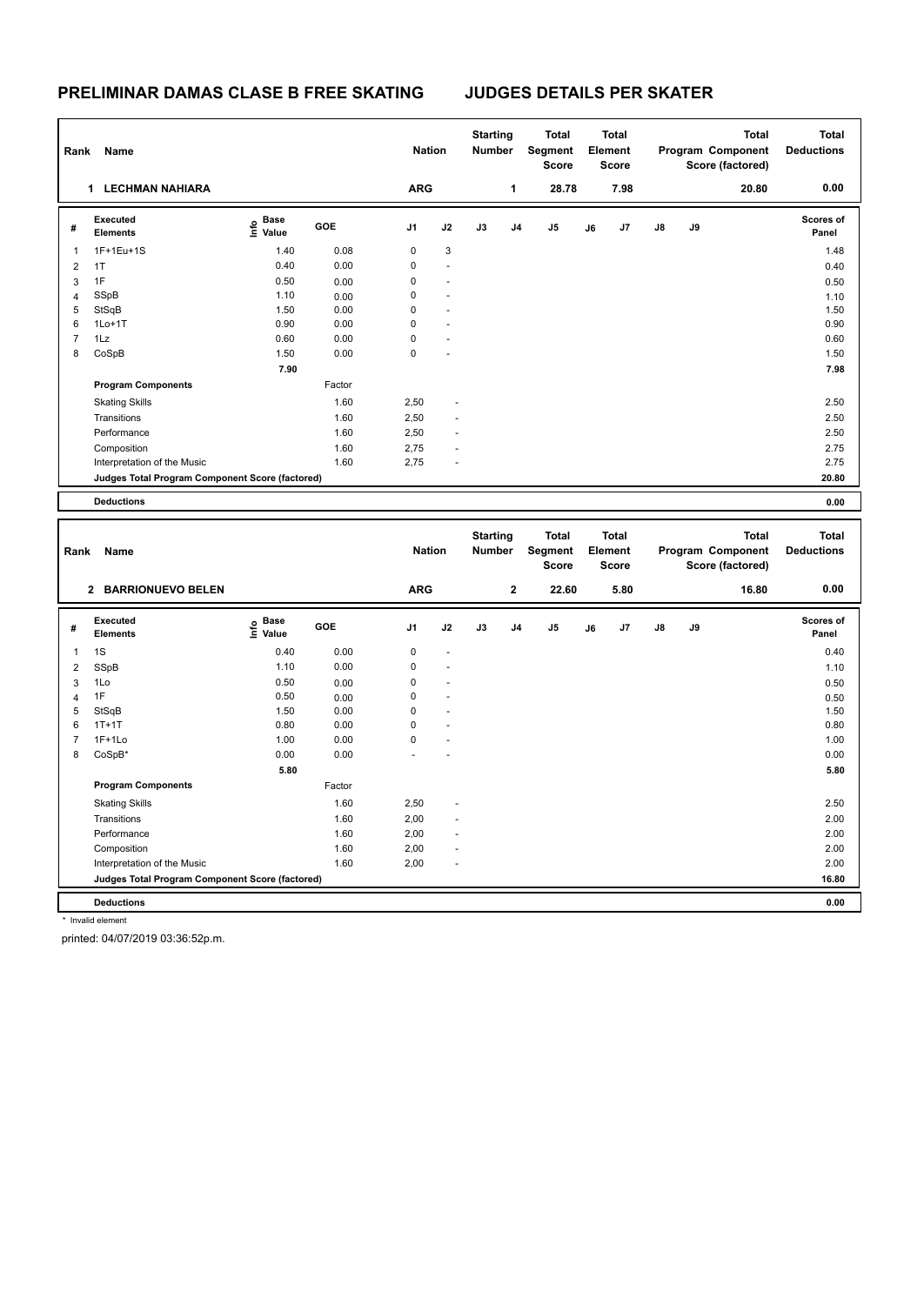# **PRELIMINAR DAMAS CLASE C FREE SKATING**

| PI. | <b>Name</b>           | <b>Nation</b> | Total Segment<br>Score |
|-----|-----------------------|---------------|------------------------|
|     | <b>HAGER VERONICA</b> | <b>ARG</b>    | 28.75                  |

Printed: 04/07/2019 03:30:46p.m.